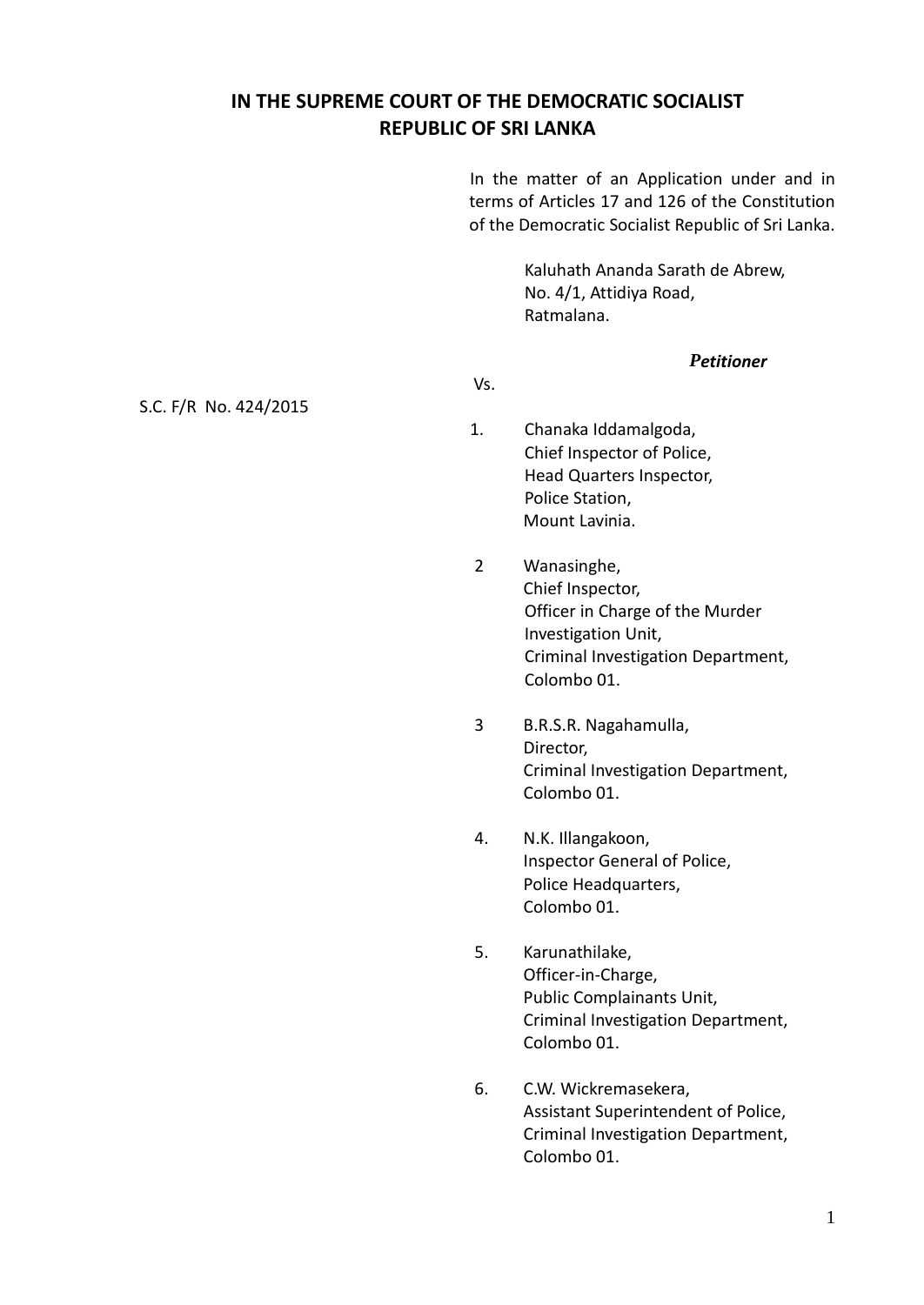|                             |                | 7. The Attorney General,                                                                                   |
|-----------------------------|----------------|------------------------------------------------------------------------------------------------------------|
|                             |                | Attorney General's Department,                                                                             |
|                             |                | Colombo 12.                                                                                                |
|                             |                | <b>Respondents</b>                                                                                         |
| <b>BEFORE</b>               | $\ddot{\cdot}$ | K. Sripavan, C.J.                                                                                          |
|                             |                | P. Jayawardena, P.C., J.                                                                                   |
|                             |                | U. Abeyrathne, J.                                                                                          |
| <b>COUNSEL</b>              |                | Manohara de Silva, P.C. with Uditha Egalahewa P.C.,<br>U.D.Z. Gunawardena, Daya Guruge, Luxman             |
|                             |                | Amarasinghe, David Weeraratne, Ranga Dayananda and<br>Arinda Wijesurendra for the Petitioner.              |
|                             |                | Y. Kodagoda, P.C., A.S.G. with Yuresha de Silva, S.S.C.<br>and Janaka Bandara, S.S.C. for the Respondents. |
|                             |                | J.C. Weliamuna with Pulasthi Hewamanne for the<br>aggrieved party (Complainant)                            |
| <b>ARGUED ON</b>            |                | 04.12.2015, 08.12.2015 and 11.12.2015                                                                      |
| <b>WRITTEN SUBMISSIONS)</b> |                | 17.12.2015 by the Petitioner                                                                               |
| FILED ON                    | $\ddot{\cdot}$ | 21.12.2015 by the Respondents.                                                                             |
| <b>DECIDED ON</b>           |                | 11.01.2016                                                                                                 |

## **PRIYANTHA JAYAWARDENA, PC, J.**

The Petitioner preferred this application in terms of Article 126 (1) of the Constitution alleging violation of his fundamental rights guaranteed under Articles 12(1), 13(3) and 13(5) of the Constitution as the 7<sup>th</sup> Respondent has taken a decision to indict the Petitioner under Section 365B of the Penal Code as amended and also has issued instructions to prosecute the Petitioner in the Magistrate's Court of Mount Lavinia under Section 314 of the Penal Code as amended, without conducting a fair and proper investigation.

The Petitioner, inter-alia, prayed for a declaration that the  $7<sup>th</sup>$  Respondent violated or infringed and/or will imminently infringe the fundamental rights of the Petitioner as guaranteed by Articles 12(1), 13(3) and 13(5) of the Constitution by issuing instructions to prosecute the Petitioner for an alleged offence under Section 314 of the Penal Code in the Magistrate's Court of Mount Lavinia in addition to the Petitioner being indicted in the High Court of Colombo.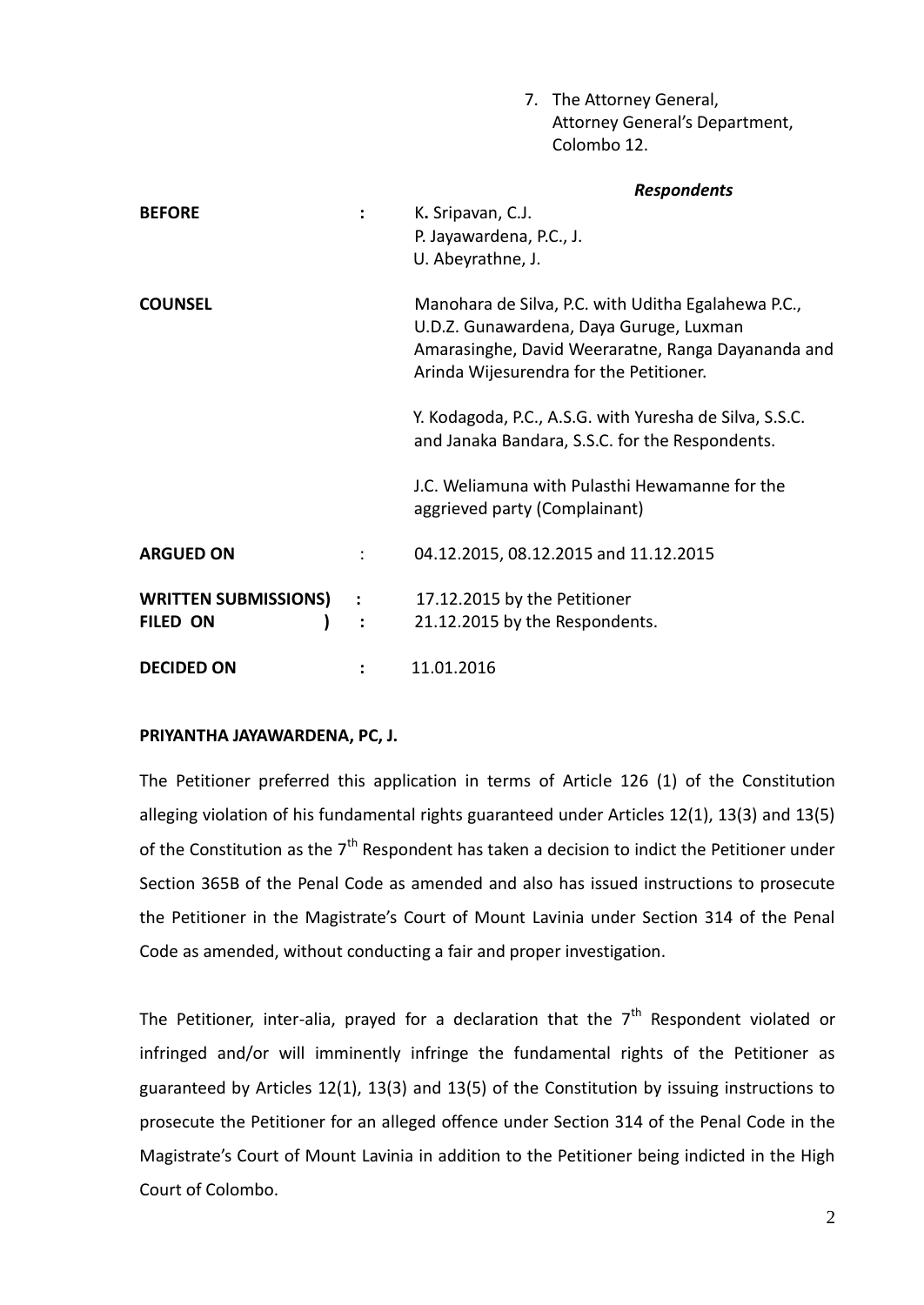#### **The Petition and the Submissions made by the Counsel for the Petitioner**

The Petitioner stated in his Petition that he was looking for a domestic servant to take care of his wife and daughter and therefore placed an advertisement in the Silumina newspaper of 14.06.2015 to find a domestic servant. Consequent to the said advertisement the Petitioner received response on the very next day from one female named Mathotage Nilusha Damayanthi (hereinafter referred to as the Complainant) who visited the Petitioner's residence and sought employment. She had mentioned that she was living in separation from her husband and four grown up children. As the Petitioner was in dire need of domestic help to take care of his wife and daughter the Petitioner was compelled to employ her after obtaining personal details furnished by her in her own hand writing although she had no character certificates or testimonials of her past service or conduct.

The Petitioner stated that on or about 27.06.2015, a B-Report had been filed bearing No. B/2049/15 by the aforementioned  $1<sup>st</sup>$  Respondent in the Magistrate's Court of Mount Lavinia informing Court that the Petitioner was, inter-alia, involved in the committing of an offence under Sections 314, 316 and 486 of the Penal Code. The Petitioner stated that the aforementioned B-Report had been filed on a purported complaint received from the aforementioned domestic maid employed by him.

The Petitioner in paragraph 12 of the Petition further stated that the said B-Report, interalia, stated that:-

- i. The Complainant was employed by the Petitioner on 15.06.2015 when she responded to an advertisement placed by the Petitioner in the Silumina newspaper dated 14.06.2015'.
- ii. her duties involved taking care of the Petitioner's mentally unstable child and the Petitioner's sick wife,
- iii. the Complainant was confined to the Petitioner's residence and was not allowed to go out,
- iv. the Petitioner's child frequently assaulted the Complainant and the Petitioner was a silent observer of these assaults,
- v. thereafter on several days, the Petitioner had struck the Complainant with his pistol and as a result she suffered swelling on those areas including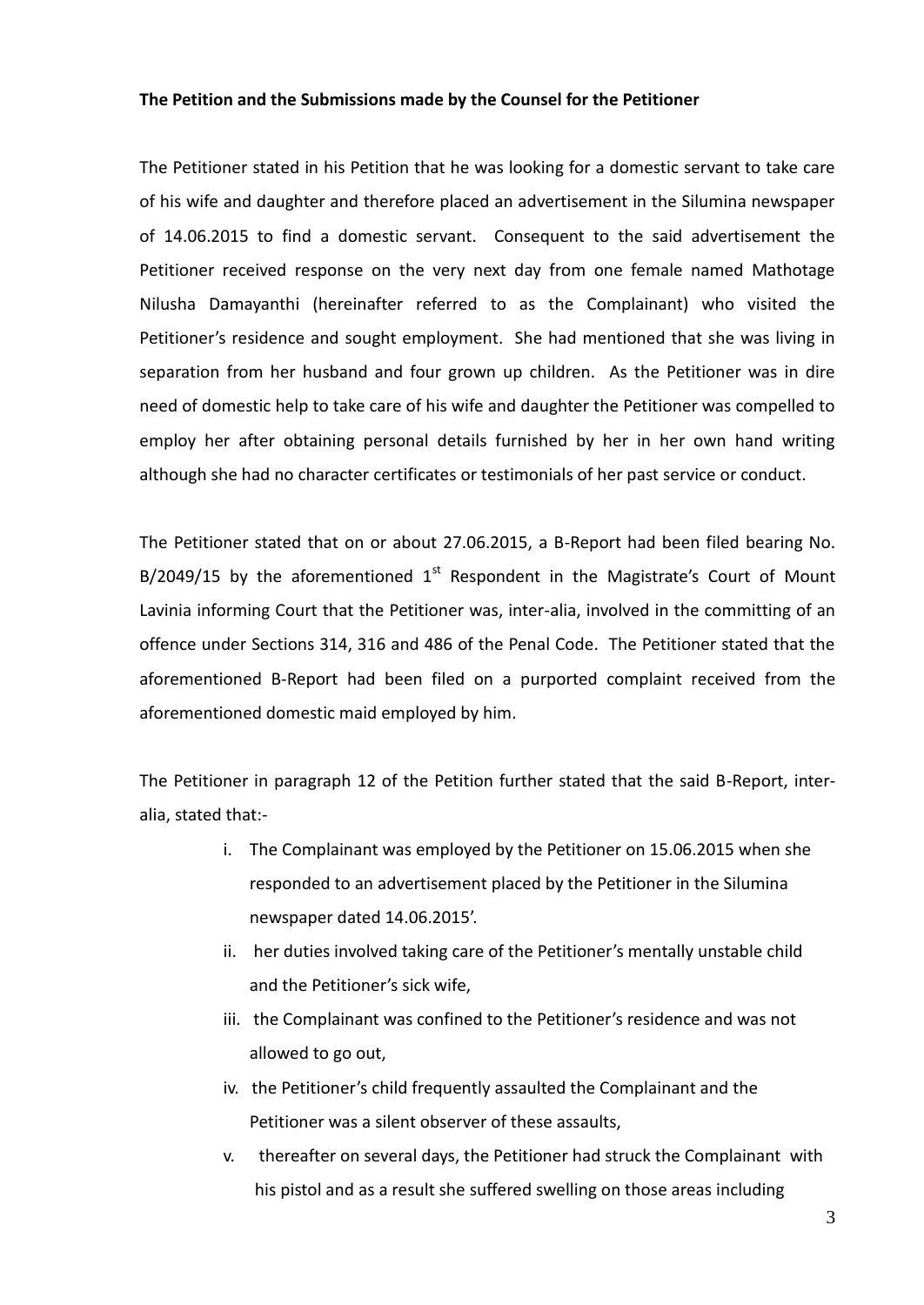around her eye and the Complainant stated that she was purportedly beaten severely at 2 p.m. on 26.06.2015'

- vi. consequent to this assault she had difficulty in her vision,
- vii. further, as a result of the said assault, her chest bore scratch marks,
- viii. in the circumstances, the Complainant had run away from the Petitioner's house and made a complaint to the Police, consequent to which she had admitted herself to hospital,
- ix. the said crime constitutes an offence under Section 314, 316 and 486 of the Penal Code.
- x. Landebandarage Dilip Nuwan Kumara [Civil Defense Guard T 75920] of the Mount Lavinia Police Station, in his statement had stated that he was on duty from 10 p.m. on 26.06.2015 until 6 a.m. the following day and that he heard a shout at about 10.30 p.m. from inside the Petitioner's house, but similar shouts were heard regularly and therefore he did not take any notice of the same.

The Petitioner further stated that the aforementioned B-Report did not contain any allegation that the Petitioner in anyway sexually harassed or assaulted the Complainant as falsely alleged by the Complainant subsequently.

The Petitioner also stated in paragraph 16 of the Petition that :

i. on 16.06.2015, the Complainant had sent a short message (SMS) to the Petitioner's mobile phone stating that;

*"Sir, baba cool drink genath dunnenehe kiyala Kaden apita Naraka wachana walin banala Gahanna enawa, room ekata gihin dora wahagannawa. Mokada karanne, mata nam bayai."*

The Petitioner stated that the said 'SMS' was sent by the Complainant on the very next day she is said to have been sexually harassed by the Petitioner.

ii. on 21.06.2015, the Complainant had sent another short message (SMS) to the Petitioner's mobile phone stating that;

> "*I am sorry sir, I want to go home. I can't stay here"* (sic) From her mobile number 076609559. The Petitioner immediately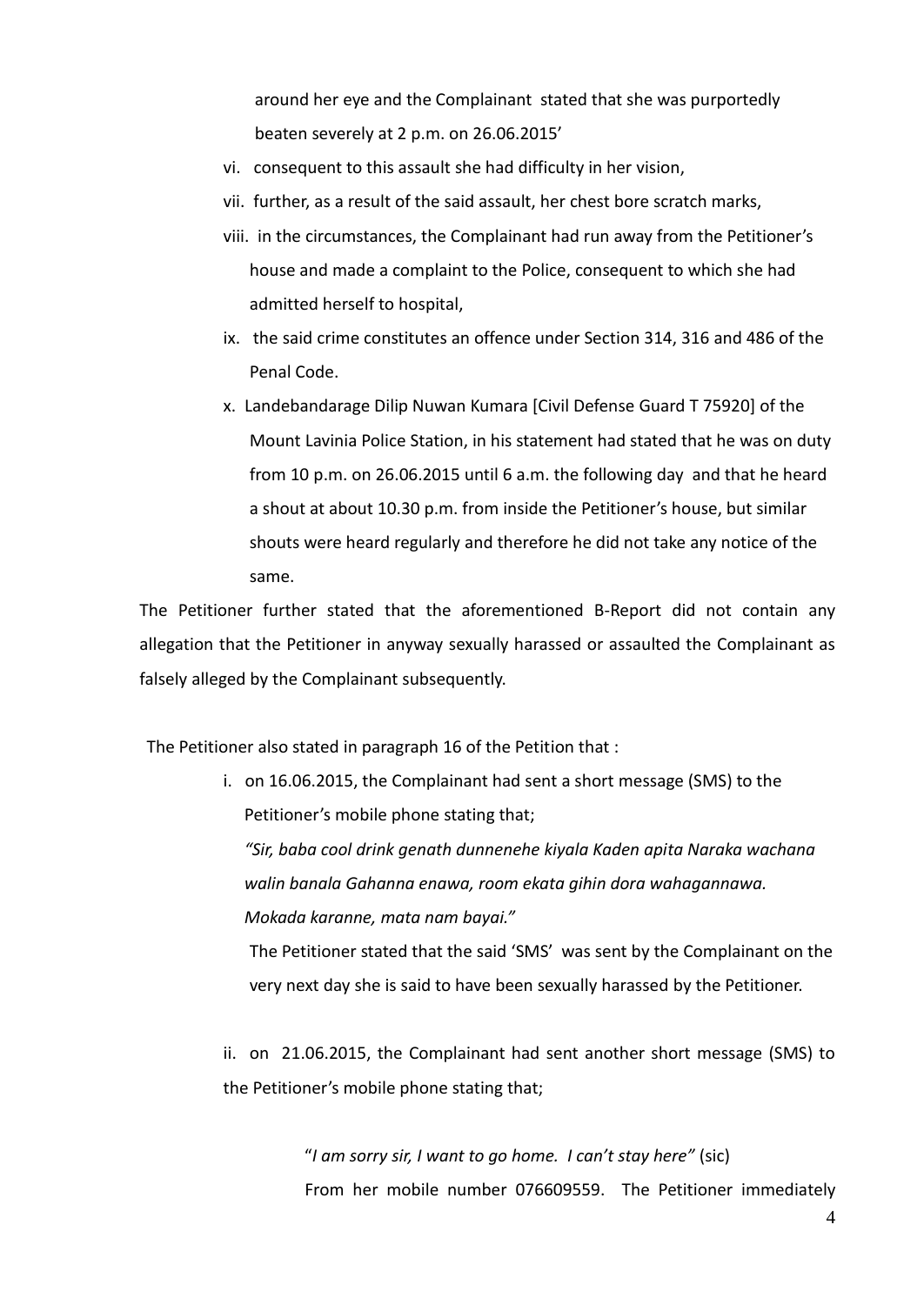telephoned the Complainant to inquire the reason for sending the said message and the Complainant informed the Petitioner that the Petitioner's daughter was quarrelling with the Complainant and that she cannot bear any further.

Thereafter, on the night of the  $26<sup>th</sup>$  of June, 2015, the Complainant left the Petitioner's premises being annoyed with the Petitioner and on the same night had lodged the aforesaid complaint with the  $1<sup>st</sup>$  Respondent against the Petitioner. The Petitioner stated that a further statement had been recorded from the said Complainant on or about 30.06.2015 by the  $2^{nd}$  Respondent, falsely introducing further offences and/or graver charges alleged to have been committed by the Petitioner as evinced by the Report dated 30.06.2015 filed by the 2<sup>nd</sup> Respondent.

The Petitioner further stated that according to the evidence placed before the Magistrate's Court of Mount Lavinia, the alleged sexual abuse had taken place on 15.06.2015. However, the Complainant did not make such allegation on the first opportunity when she made the complaint on 26.06.2015. It was the position of the Petitioner that the allegation of sexual abuse is totally belated and has been made after the Criminal Investigation Department (CID) took over the investigation.

The Petitioner claimed that he was not against an investigation being conducted into the purported complaint made against the Petitioner, but there was no fair and exhaustive investigation conducted. The Petitioner stated that he instructed his Attorneys-at-Law to make representations to the Attorney-General against any decision to indict the Petitioner without first properly concluding a comprehensive investigation wherein statements from all material witnesses are recorded in order to confirm the veracity of the complaint before arriving at a decision to institute criminal proceedings against the Petitioner. Accordingly, by letter dated 20.07.2015, the Petitioner's Attorneys-at-Law requested for an interview with the Attorney General.

Subsequently, President's Counsel on behalf of the Petitioner made representations to the Attorney General to have the statements of several material witnesses referred to by the Petitioner recorded in order to properly determine whether criminal proceedings should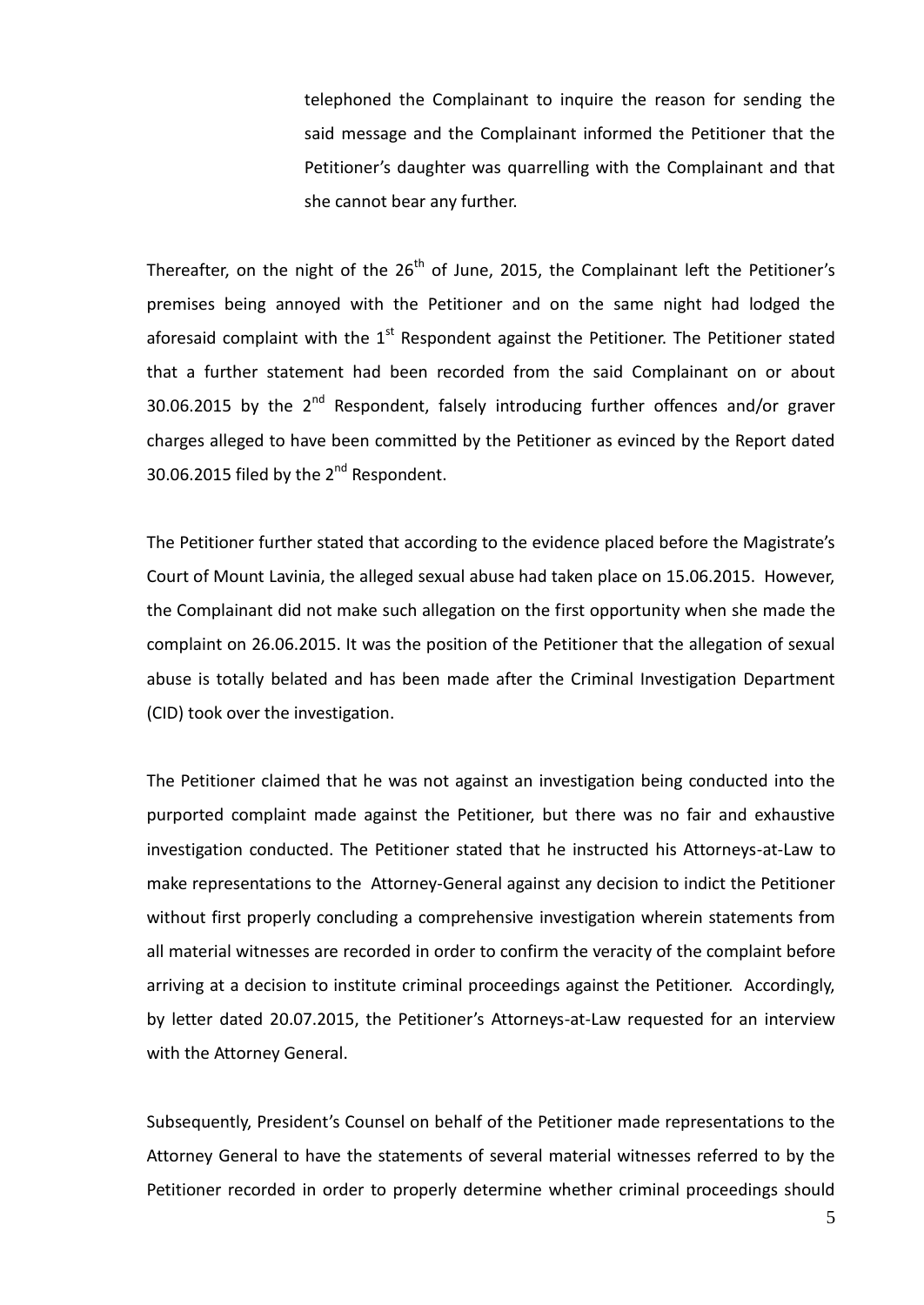be instituted against the Petitioner.

In the meantime, the Petitioner's Attorney-at-Law filed motion dated 11.09.2015 and moved the Learned Magistrate of Mount Lavinia to direct the CID to obtain statements from witnesses set out therein to verify the statement of the Petitioner and to submit a further report to the Magistrate's Court. The witnesses set out in the motion include;

1) Mr. Damith, Manager, Interfashion Textile Shop, No. 129/28, Old Galle Road, Moratumulla.

To establish that on the  $24<sup>th</sup>$  of June, 2015, the Petitioner, the Petitioner's wife and daughter took the complainant for shopping to the aforesaid textile shop and bought clothes approximately in a sum of Rs. 15,000/- for the complainant as well;

2) Dr. Harsha Gunasekera, Neurologist, Jayawardenapura Hospital.

To establish that on the evening of the  $18<sup>th</sup>$  of June 2015,  $19<sup>th</sup>$  of June 2015 and  $22^{nd}$  of June 2015 when the Petitioner's daughter was taken for medical examination to Norris Clinic, Nawaloka Hospital, Durdans Hospital and Sri Jayawardena Hospital, the complainant accompanied the Petitioner, Petitioner's wife and daughter.

#### 3) Dr, Ruwan Ekanayake, Cardiologist, Norris Clinic, Colombo 08.

To establish that on the evening of the  $18<sup>th</sup>$  of June 2015,  $19<sup>th</sup>$  of June 2015 and 22<sup>nd</sup> of June 2015 when the Petitioner's daughter was taken for medical examination to Norris Clinic, Nawaloka Hospital, Durdans Hospital and Sri Jayawardena Hospital, the complainant accompanied the Petitioner, Petitioner's wife and daughter.

#### 4) Prof. Saman Gunathilake,Consultant Neurologist, Durdans Hospital.

To establish that on the evening of the  $18<sup>th</sup>$  of June 2015,  $19<sup>th</sup>$  of June 2015 and  $22^{nd}$  of June 2015 when the Petitioner's daughter was taken for medical examination to Norris Clinic, Nawaloka Hospital, Durdans Hospital and Sri Jayawardena Hospital, the complainant accompanied the Petitioner, Petitioner's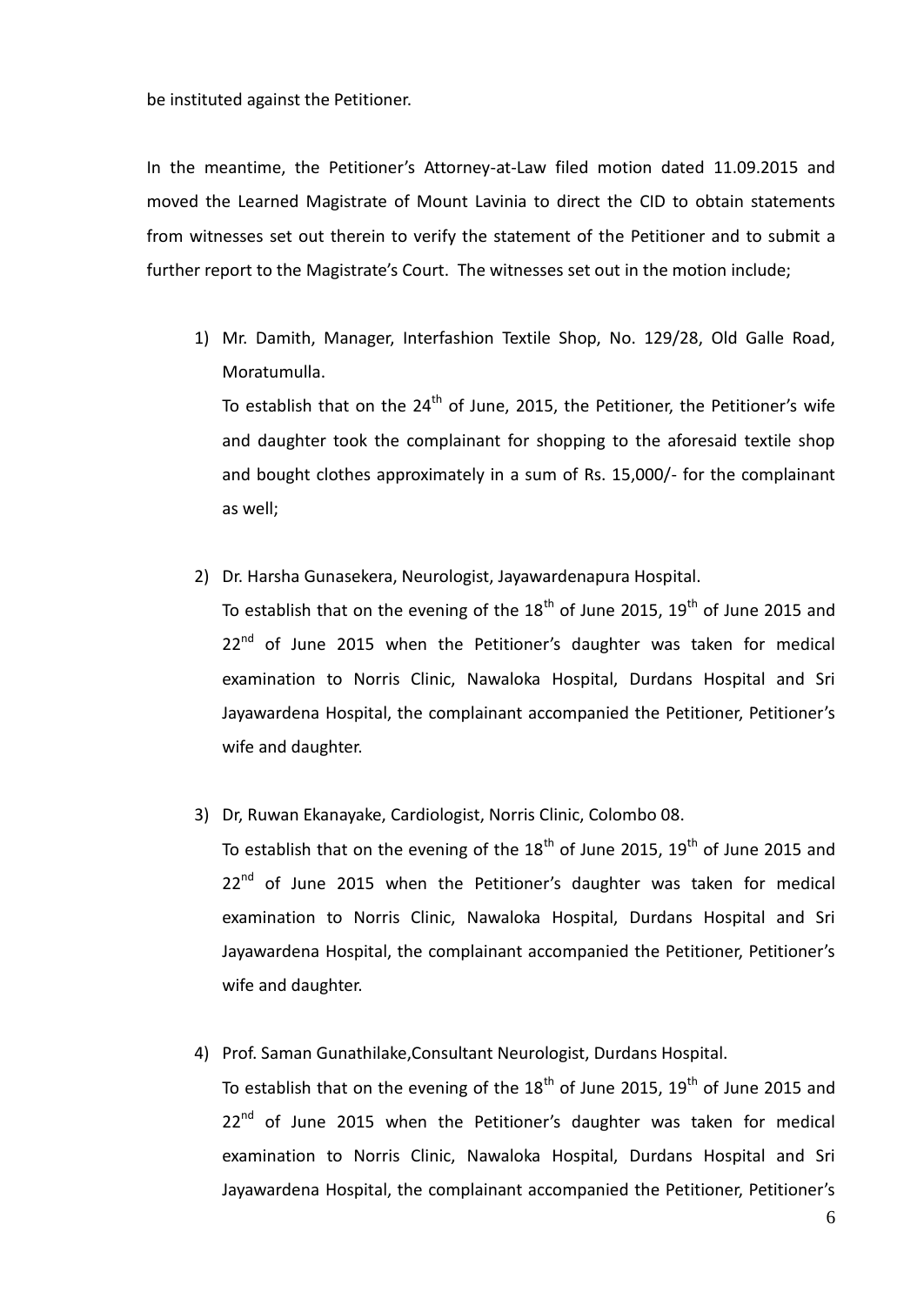wife and daughter.

5) Mr. Sarath de Silva, No. 9,  $4^{th}$  Lane, Ratmalana.

To establish the demeanour of the complainant towards the Petitioner as he accompanied the Petitioner, Petitioner's wife, daughter and the complainant on 22.06.2015 when they visited the Sri Jayawardenapura Hospital .

- 6) Mr. Wijesena, proprietor of Flower Plant Nursery, Piliyandala Road, Katubedda. To establish that the Petitioner, together with the Petitioner's daughter and the complainant purchased several flower pots for the Petitioner's residence.
- 7) A detailed bill from Dialog Company in respect of all the incoming and outgoing calls and SMS between 14.06.2015 and 30.06.2015 by the mobile number of the Complainant bearing No. 0766095559. [Vide Paragraph 51 of the Petition]

Accordingly, the Learned Magistrate of Mount Lavina made order on 18.09.2015 directing the prosecution (C.I.D.) to take necessary action and submit a further report on 09.11.2015.

Learned Additional Solicitor General however argued that the direction made by the Learned Magistrate on 18.09.2015 did not amount to an order made, to record the statements of the aforesaid witnesses but an order for the C.I.D. to inform the next step in respect of the request of the Petitioner, after consulting the Attorney-General.

When the case was called again on 09.11.2015, a further report was filed by the C.I.D. informing Court that the request of the defence has been brought to the notice of the State Counsel handling the file and the advice of the Attorney General is awaited. The Court therefore adjourned the matter till 11.01.2016 for a further report to be filed by the C.I.D. informing the advice of the Attorney General.

#### **Submissions made by the Counsel for the aggrieved Party**

The Counsel for the aggrieved party made an application to Court that he be heard in terms of Article 134(3) of the Constitution as his client's rights may be affected as a result of the outcome of this application. His application for a hearing was allowed by Court. In his submissions Counsel urged that a serious crime has been committed against the Complainant and there was sufficient material to institute criminal proceedings and the Attorney General was required under the law to institute criminal proceedings against the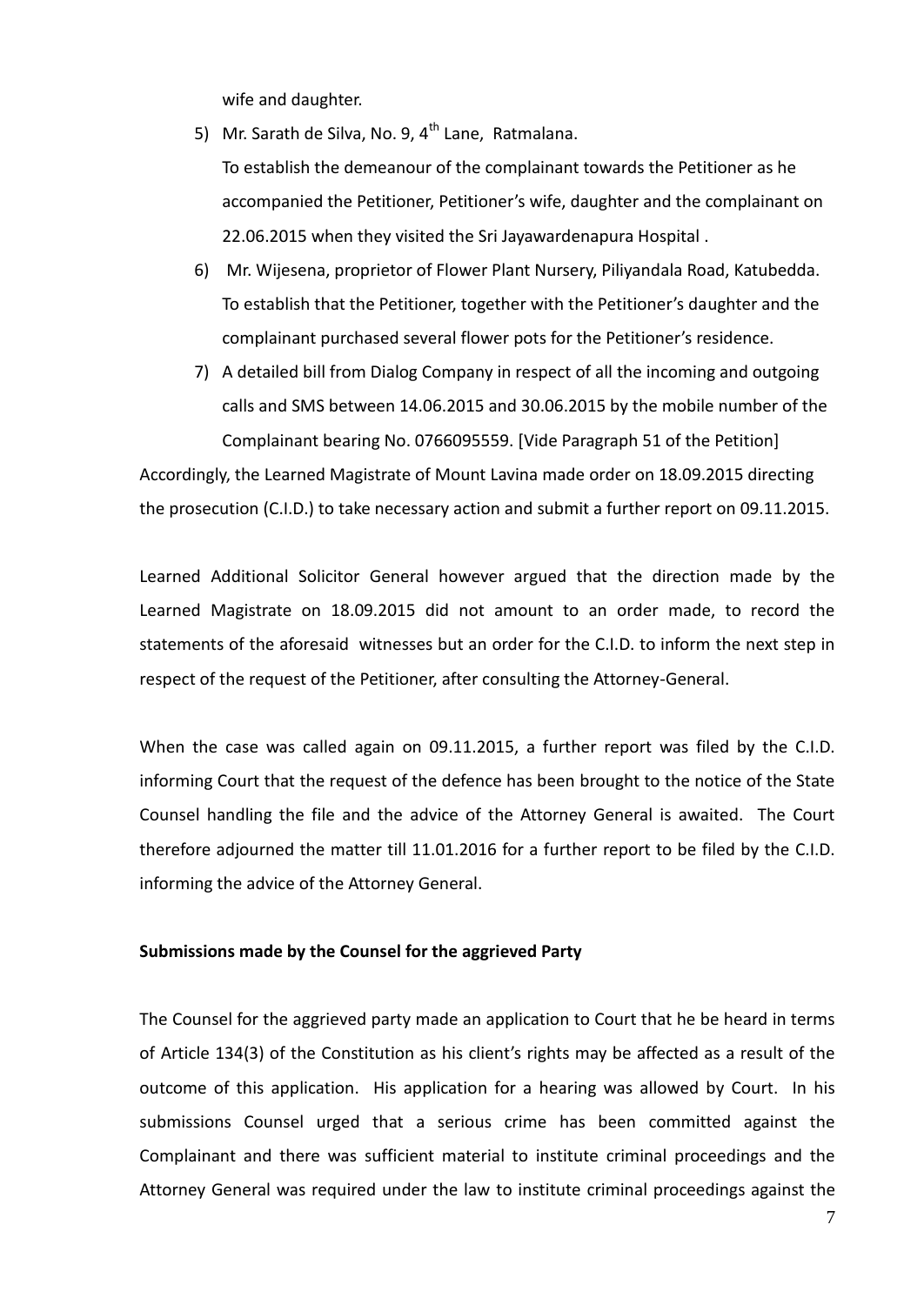Petitioner.

### **Submissions made by the Counsel for the Respondents**

During the course of the submissions the Learned Additional Solicitor General, handed over the file maintained at the Attorney General's Department to be perused by the Bench along with the file containing the statements recorded from various persons by the Police in respect of the investigation.

The minutes in the said file revealed that the file had been allocated to a Senior State Counsel to study the facts and to submit a report based on the said facts. The Senior State Counsel recommended that the Petitioner be charged under Section 365B and Section 486 of the Penal Code as amended, read with Section 44(b) of the Fire Arms Ordinance.

Thereafter, the matter had been considered by a Senior State Counsel, Senior Additional Solicitor General, Additional Solicitor General, Solicitor General and the Attorney-General. The Attorney-General, after considering the views of the five officers of the Department took a decision to prefer an indictment under Section 365 (b)(2)(A) of the Penal Code and charge the Petitioner under Section 314 of the Penal Code in the Magistrate's Court.

#### **Powers of the Attorney-General**

The statutory framework seems to envisage a significant role for the Attorney-General during the pre-trial investigation stages. Section 393(5) of the Code of Criminal Procedure Act as amended imposes upon the Superintendent or the Assistant Superintendent in charge of any Police division the duty to report to the Attorney-General. The Attorney-General's advice can be given *ex mero motu* or on an application. The Attorney-General has the right, by virtue of Sections 393( 2 ) and 393(3) to summon any officer of the State or of a Corporation or of the Police to attend his office with the relevant books and documents to facilitate the exercise of his powers to advise State Departments, Public Officers in any criminal matter of importance or difficulty. It is a fundamental principle of law that a person who functions in terms of statutory power vested in him is subject to an implied limitation that he cannot exceed such power or authority. What is not permitted by Section 393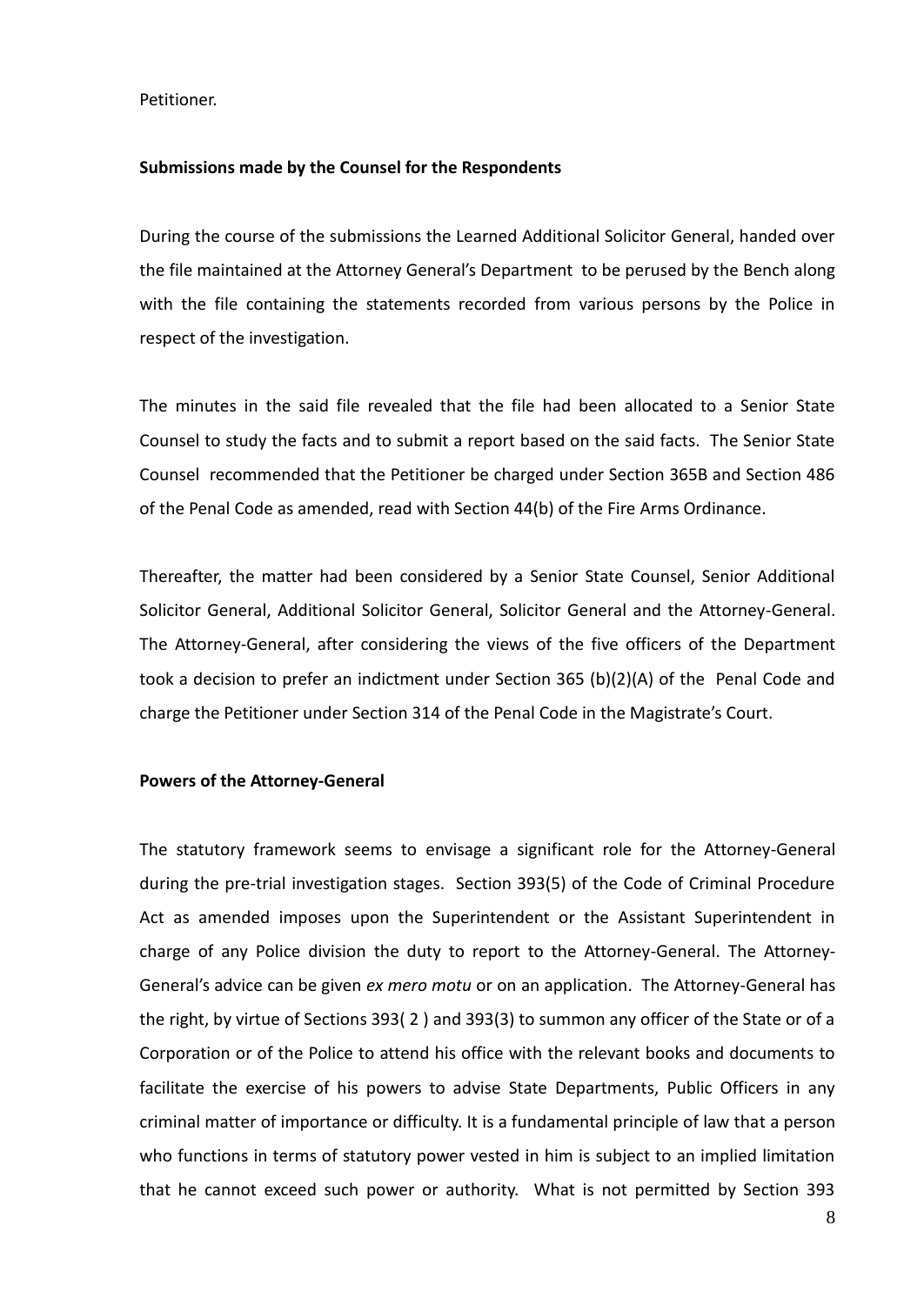should be taken as forbidden and struck down by Court.

#### **Can the decision of the Attorney-General be reviewed in these proceedings ?**

In an application in respect of an infringement or imminent infringement of a fundamental right the focus shall be on the executive and administrative action whereby the Petitioner's fundamental right which is claimed infringed or about to be infringed by the decision of the Attorney-General without properly concluding an investigation. (Vide Paragraph 52 of the Petition). The question therefore is whether the Attorney-General when exercising his statutory powers abused the discretion conferred on him by acting in bad faith or with an ulterior motive or whether he has reached a decision based on objective facts.

While I agree with the submissions made by the Learned President's Counsel for the Petitioner that every power must be exercised by the authority fairly, reasonably and lawfully, the mere fact that the statements of witnesses of the defence has not been recorded as claimed by the Petitioner cannot make the decision of the Attorney-General unsustainable. The Attorney-General's decision to indict the Petitioner may be vitiated if a conclusion is arrived not on an assessment of objective facts or evidence but on subjective satisfaction. The reason is where the decision is based on subjective satisfaction if some of the statements turn out to be irrelevant, it would be impossible for a Superior Court to find out which of the statements are relevant or irrelevant, valid or invalid had brought about such satisfaction. But in a case where a conclusion is based on a collective assessment such difficulty would not arise. If it is found that there was evidence before the Attorney-General and such evidence had been considered by several officers of the said Department and a final decision was reached by the Attorney-General based on the views of the said officers, the Superior Court would not interfere and would hesitate to substitute its own view in place of the Attorney-General.

It may be appropriate to quote the following passage from H.W.R. Wade on Administrative Law  $-11^{\text{th}}$  Edition at Page 259.

"*An element which is essential to the lawful exercise of power is that it should be exercised by the authority upon whom it is conferred, and by no one else. The*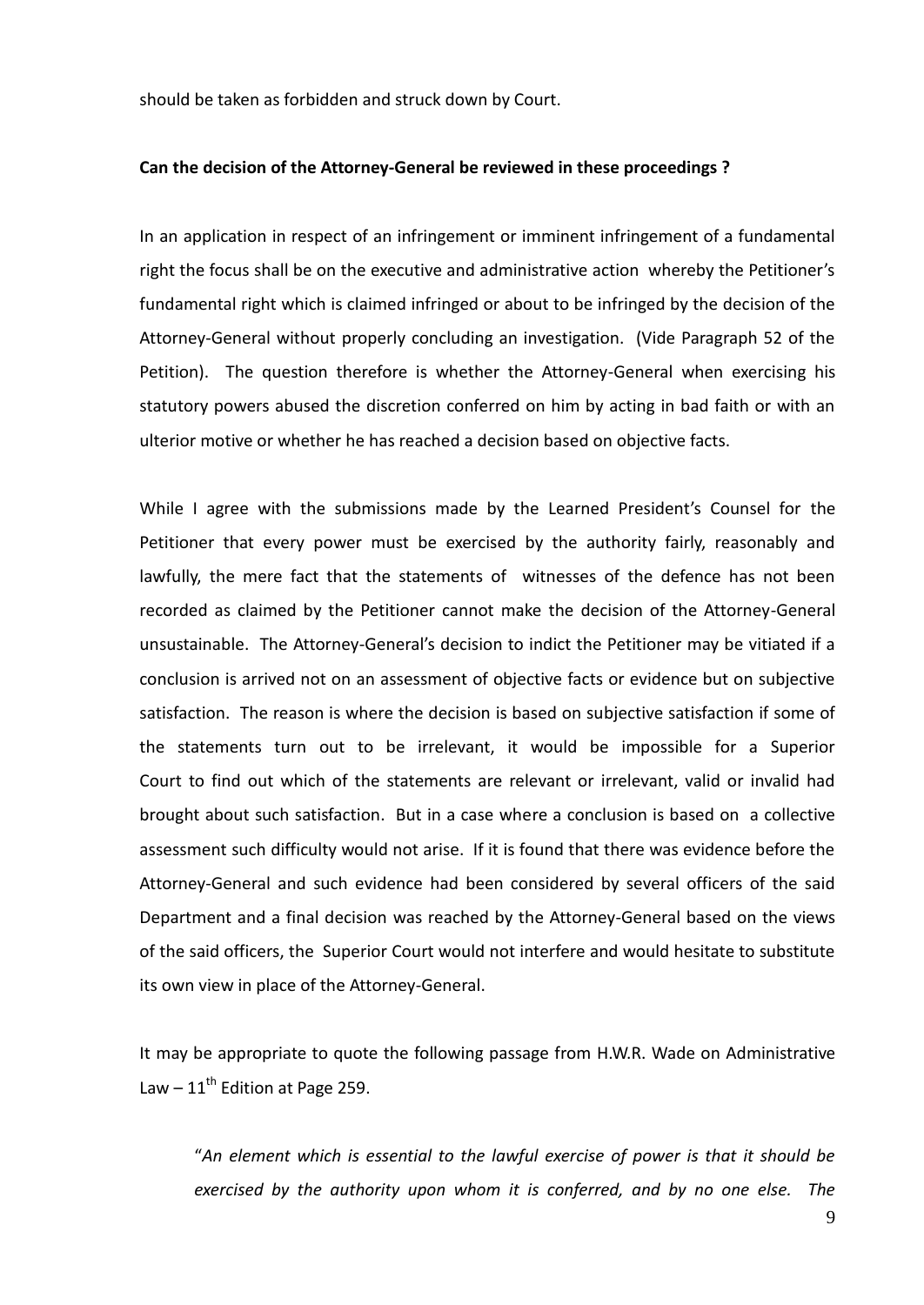*principle is strictly applied, even where it causes administrative inconvenience, except in cases where it may reasonably be inferred that the power was intended to be delegable. Normally the Courts are rigorous in requiring the power to be exercise by the precise person or body stated in the statute…."*

The Attorney-General's Departmental file handed over to this Court on a confidential basis, shows that the decision to indict the Petitioner in the High Court and to charge him under Section 314 of the Penal Code as amended, in the Magistrate's Court was arrived at after several Officers of the said department have gone through the I.B. extracts, the statements forwarded by the C.I.D. and the representations made by three President's Counsel on behalf of the Petitioner. The main concern of the President's Counsel was to record the statements from certain witnesses including several Medical Practitioners. On 14.10.2015, the Senior State Counsel brought to the notice of Attorney-General the concerns of the President's Counsel and made the following minute :-

"*It is highly illogical and unrealistic to say that the said Consultants observed the behavior of the victim in their busy schedule of rushing to the next patient in the private channeling que.* ( sic)*.*

*If the suspect is so insisting of getting down the "required" witnesses to testify on his behalf, he can easily do so, at the trial stage whilst confronting the victim on the said issues during her testimony. The same principle applies to the Manager of the Textile Shop and the owner of the Plant Nursery as well."*

The Attorney-General had considered the views expressed by the Senior State Counsel and having given his mind to it, decided not to record the statements of the said witnesses. The Court while anxious to safeguard Petitioner's fundamental right will not interfere with the decision taken by the Attorney-General unless there are cogent reasons to do so. The Petitioner is entitled to resist any unlawful action as a matter of right, and to live under the rule of law, not the rule of discretion. It is a fundamental requirement of the rule of law, viewed as a safeguard against arbitrary power that decision makers act within the powers conferred on them by law and do not exceed those powers.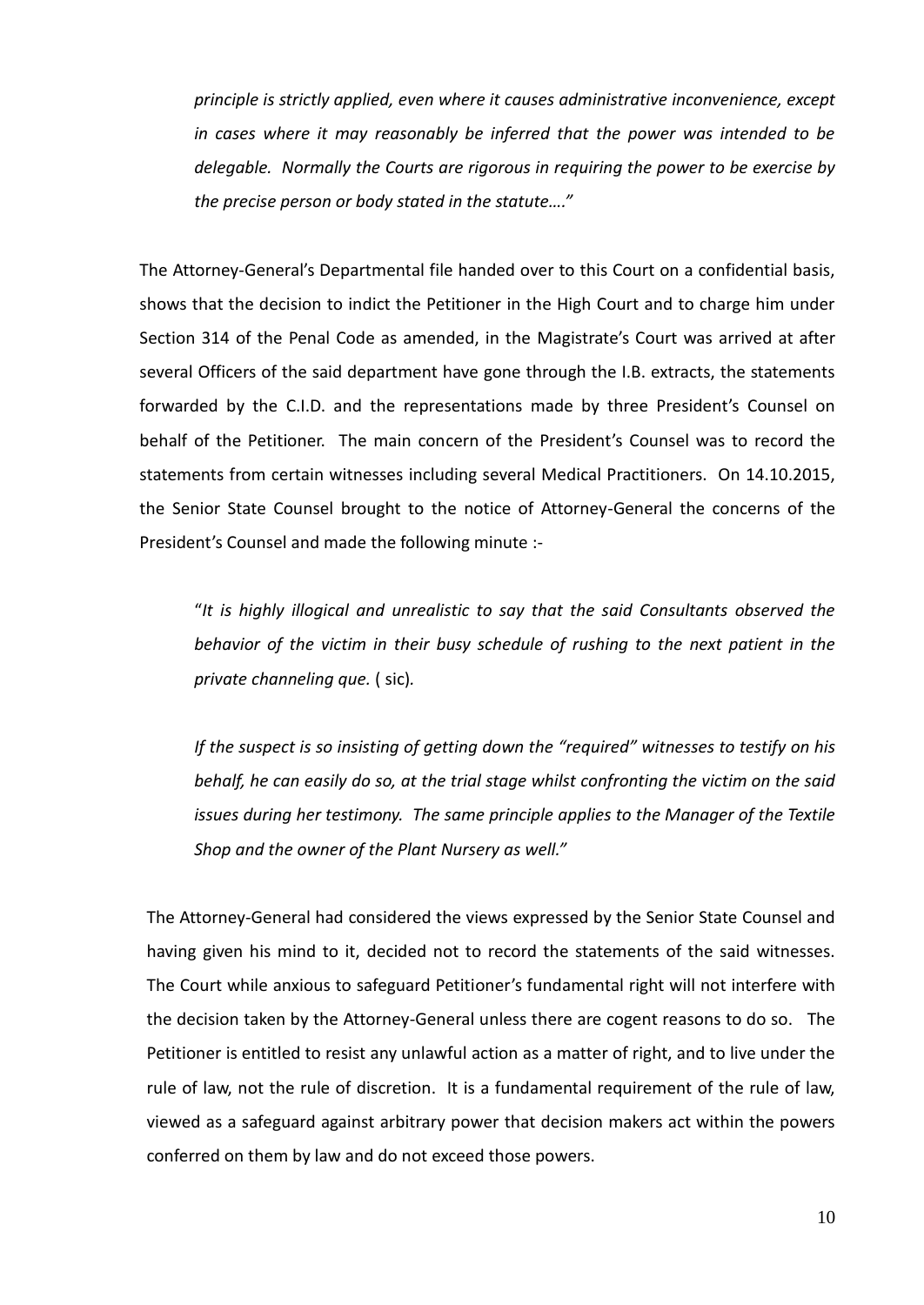Article 12(1) of the Constitution states that "all persons are equal before the law and are entitled to the equal protection under the law." The Constitution therefore accepts the right of equality and equal protection. Article 13(3) of the Constitution recognizes the need for a fair trial. Sri Lanka has an adversarial system of justice which rests on the premise that the best way to ascertain the truth is for the parties to present their respective cases before a Judge or a jury who has to ascertain the truth from the presentations submitted by both sides. On the totality of the circumstances, I am unable to hold that the Attorney-General has violated the provisions contained in Section 393 of the Code of Criminal Procedure Act as amended.

Learned President's Counsel for the Petitioner heavily relied on the case of *Victor Ivon* Vs. *Sarath Silva*, *Attorney General & Another* (1998) 1 S.L.R. 340. At page 341 Fernando, J. noted as follows:-

"*In order to determine the nature of the discretion to file an indictment, and whether it is reviewable, and if so, in what circumstances and to what extent, it is useful first to examine the discretion to grant sanction: because it is difficult to see on what principle the Attorney General could conclude that a prosecution was not warranted and therefore refuse to grant sanction, but nevertheless file an indictment. Let me begin with an extreme hypothetical case. If a person complains that he was criminally defamed at a public meeting, at which he was not present, and the only witness he has, as to the actual words spoken, is a person who is quite hard of hearing, could sanction be granted, without any further investigation, and without the statement of the accused having been recorded? A decision to prosecute in such circumstances would be, prima facie, arbitrary and capricious, …." [emphasis added]* 

The significant feature in *Victor Ivon's* case is that the Court exercising its just and equitable jurisdiction, declined to review the decision of the Attorney-General to forward an indictment, even after the Court came to a finding that the alleged lack of proper investigation resulted in the reports not being made available to the Attorney-General. The Court noted at page 349, that "*… it does not appear, prima facie the lapse on the part of the State Counsel in not calling for further material has caused any prejudice whatsoever in regard to two of the three allegations. Errors and omissions do occur, and by themselves are not proof that the impugned decision was arbitrary, capricious, perverse or*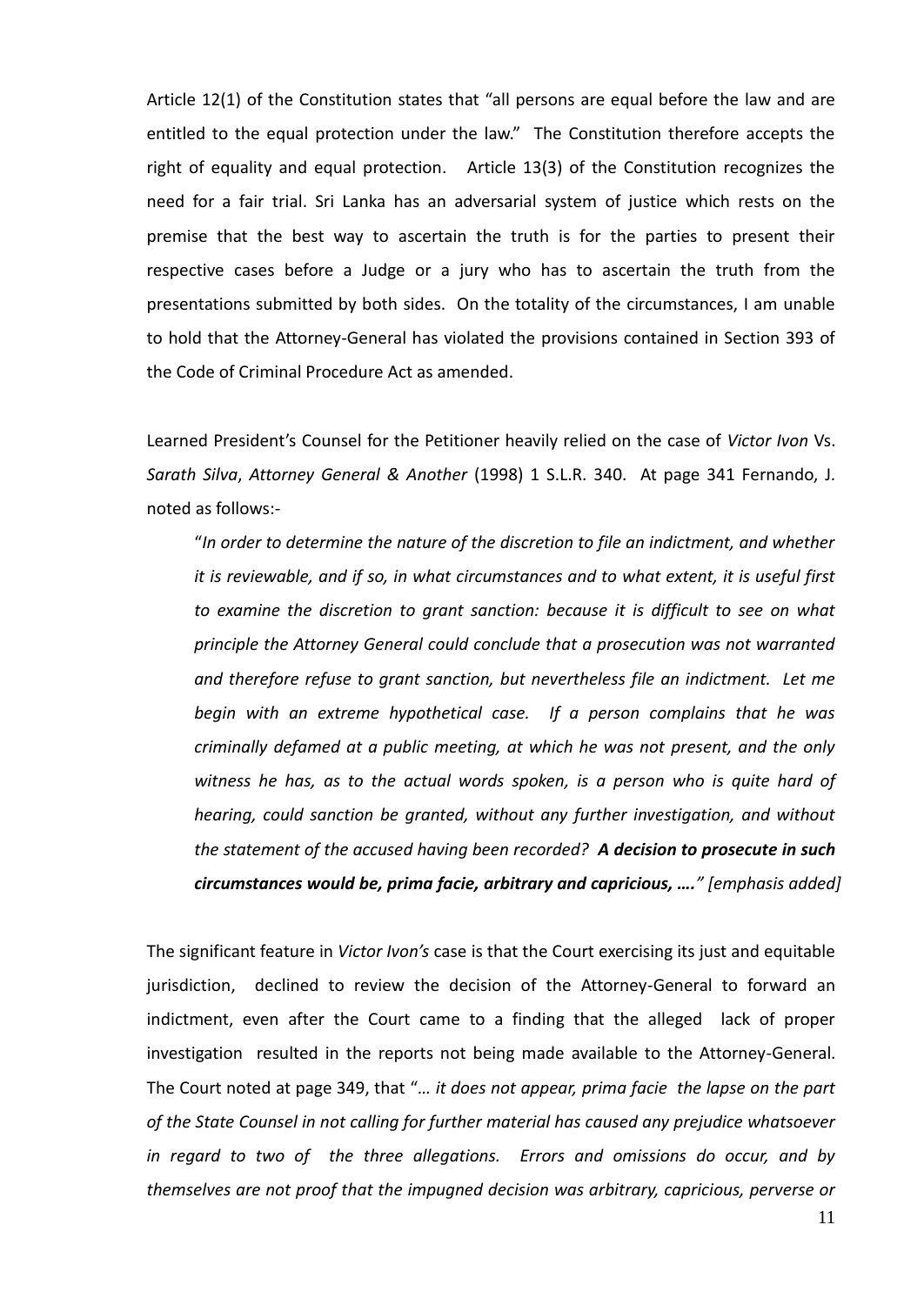#### *unreasonable on intended to interfere with the Petitioner's freedom of speech."*

The case in hand is different from the hypothetical case referred to in *Victor Ivon's* case . In this case, the statement of the accused was recorded, investigation was conducted and the statements of several persons were recorded and all information together with the statements were sent to the Attorney-General in terms of Section 393(6) of Code of Criminal Procedure Act. Having considered the said material furnished, the Attorney-General made the following minute in the Departmental file on 30.10.2015 –

*"I am satisfied that if charges under Section 365B(1)(a) and Section 314 are preferred against the suspect there is a realistic prospect of conviction…."*(sic)

The Court cannot therefore hold that the power or discretion of the Attorney-General had been exercised in violation of the fundamental right of the Petitioner.

The Attorney-General acts as the sentinal of professional Code of Conduct and is required to protect the rights and privileges of the lawyers as well as the purity and dignity of the profession. He is the "keeper of the conscience" and the guardian of the interests of the members of the public. Where the legislature has confided the power on the Attorney-General to forward indictment with a discretion how it is to be used, it is beyond the power of Court to contest that discretion unless such discretion has been exercised mala fide or with an ulterior motive or in excess of his jurisdiction. Upon the available material the Court is unable to conclude that the Attorney-General has exercised his discretion upon unreasonable grounds and in an arbitrary and capricious manner.

The Supreme Court of Nigeria on 25<sup>th</sup> February 1983 in the case of *The State (Appellant)* Vs. *S.O. Llori and Others (Respondents)* by a seven judge decision made the following observation with regard to the powers and functions of the Attorney-General.

"*…..As the Chief Law Officer of the State, the Attorney-General has always exercised the powers with regard to the public interest, interests of justice and the need to prevent abuse of legal process. But what happens is that he takes sole responsibility in coming to a decision, in the exercise of his discretion, as to what amounts to public interest, interests of justice and the need to prevent abuse of legal process. It is in his taking this responsibility, that he is a master of his house and a law unto himself.*